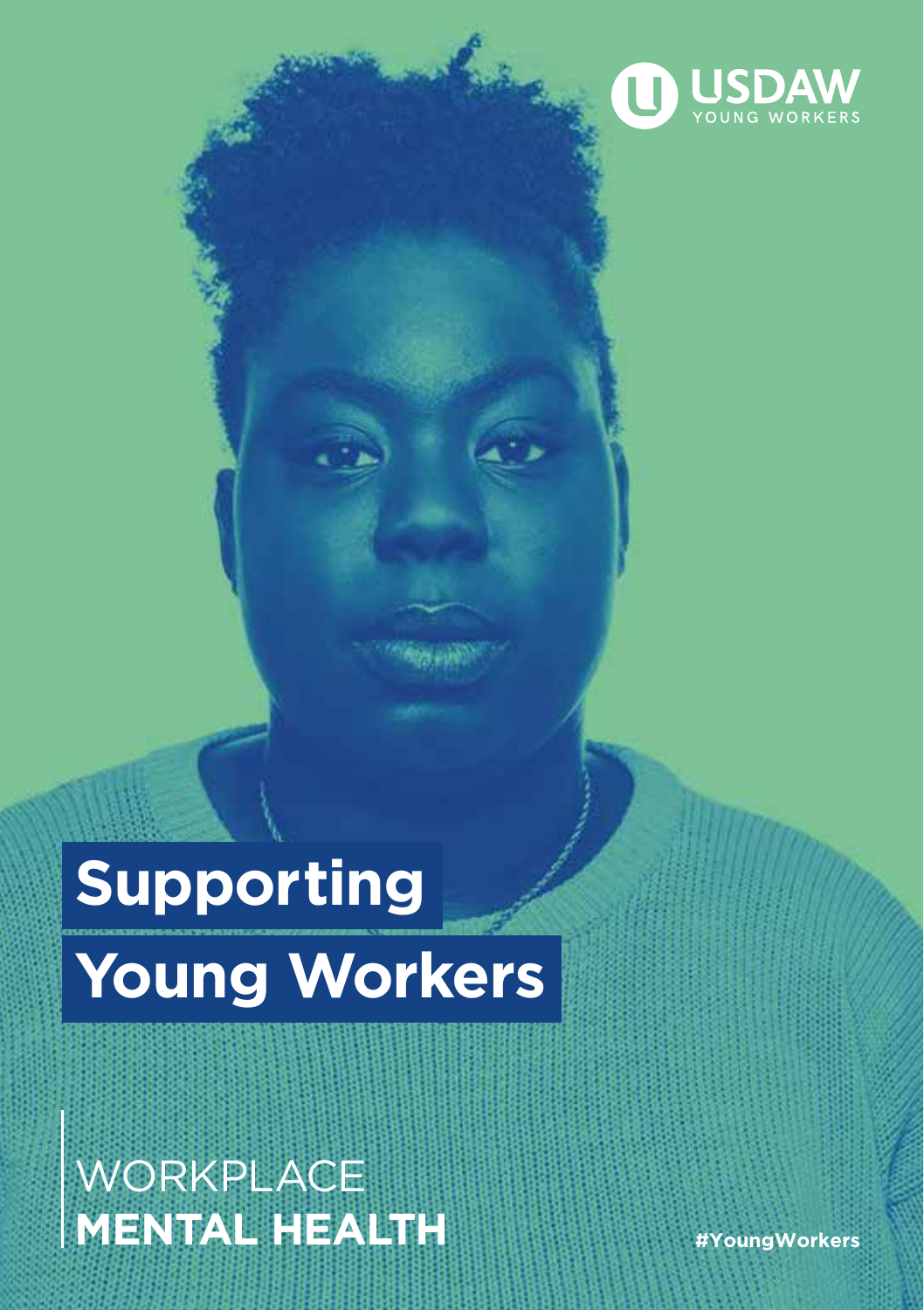## **Workplace mental health**

Our jobs can have a significant impact on our mental health.

Being in work can be positive, providing us with better financial security, more structure and an increased sense of purpose. Many jobs also provide opportunities to meet new people, socialise with colleagues and create friendships and connections that can continue outside work.

However other aspects of work, such as short and unpredictable hours or dealing with abusive customers can

take a toll on our mental health. Young people's jobs were hit the hardest during the pandemic and many are now experiencing financial pressure due to increased costs of living. That's why mental health is such an important issue for unions.

Young workers are much less likely to speak to someone at work about how they are feeling or ask for help. A trade union can help to support you when you need it.

#### **What are the issues?**

Common ways work can have a negative impact on our mental health are:

- **•** Unmanageable workloads and/or demands.
- $\bullet$  Lack of control over work.
- $\bullet$  Unhealthy work-life balance.
- **•** Poor relationships with management and/or work colleagues.
- **•** Frequent organisational changes.
- $\bullet$  Job insecurity.
- $\bullet$  Lack of variety in work.
- Limited career progression within the workplace.

Young workers are much more likely to be affected by these issues; more likely to be on insecure contracts, more likely to lack control over their working hours and more likely to be given repetitive tasks. For young workers in retail, customer facing roles also make them more vulnerable to customer abuse.

Assumptions made about young workers, such as they are carefree or have less responsibilities to worry about than older workers, mean they are often working unpredictable hours, at weekends or late at night, with hours that change at short notice.

Around one in three young workers in retail are parents, and they are often left at the sharp end of changes to the way work is organised.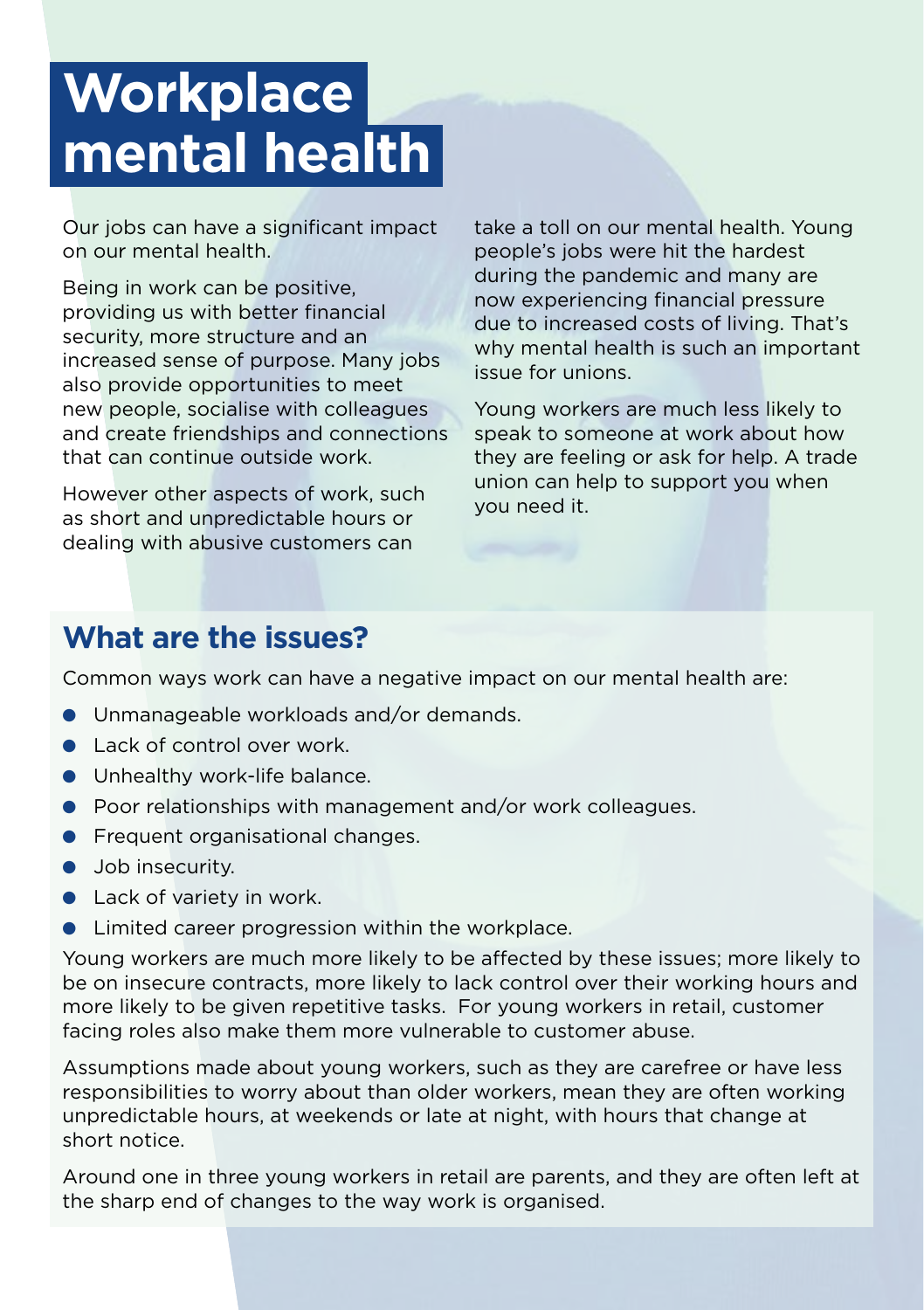## **USDAW**

**Recruiter's Name** 

Please complete and return to Usdaw. Just write FREEPOST USDAW on the envelope and put it in the post.

FOR OFFICE USE ONLY

Branch No.

I apply to join Usdaw. As a member of Usdaw I undertake to abide by the Rules and regulations of the Union and to pay contributions regularly. The home address I give is the address that Usdaw will use for balloting purposes. Members joining from 1 July 2021 are automatically entered at Scale A. For details of current membership rates and cash benefits visit www.usdaw.org.uk. Responsibility of keeping payments up-to-date rests with the member.

| Use BLOCK LETTERS and complete this form as fully as possible.                                                                                                                                                                                                                                                                                                                                                                                                                                                                                                                                                                                                                                                                                                                                                                                                                                                                                                                |                                                                                                                                                                                                                                                                             |     |  |     |  |       |              |  |      |  |          |        |  |  |      |  |  |
|-------------------------------------------------------------------------------------------------------------------------------------------------------------------------------------------------------------------------------------------------------------------------------------------------------------------------------------------------------------------------------------------------------------------------------------------------------------------------------------------------------------------------------------------------------------------------------------------------------------------------------------------------------------------------------------------------------------------------------------------------------------------------------------------------------------------------------------------------------------------------------------------------------------------------------------------------------------------------------|-----------------------------------------------------------------------------------------------------------------------------------------------------------------------------------------------------------------------------------------------------------------------------|-----|--|-----|--|-------|--------------|--|------|--|----------|--------|--|--|------|--|--|
| Have you been a member of Usdaw before?                                                                                                                                                                                                                                                                                                                                                                                                                                                                                                                                                                                                                                                                                                                                                                                                                                                                                                                                       |                                                                                                                                                                                                                                                                             |     |  |     |  | Yes   |              |  |      |  | No       |        |  |  |      |  |  |
| Please tick the appropriate box                                                                                                                                                                                                                                                                                                                                                                                                                                                                                                                                                                                                                                                                                                                                                                                                                                                                                                                                               |                                                                                                                                                                                                                                                                             |     |  |     |  |       |              |  |      |  |          |        |  |  |      |  |  |
| Ms                                                                                                                                                                                                                                                                                                                                                                                                                                                                                                                                                                                                                                                                                                                                                                                                                                                                                                                                                                            | Miss                                                                                                                                                                                                                                                                        | Mrs |  | Mx  |  | Other |              |  |      |  |          | Female |  |  | Male |  |  |
| Surname                                                                                                                                                                                                                                                                                                                                                                                                                                                                                                                                                                                                                                                                                                                                                                                                                                                                                                                                                                       |                                                                                                                                                                                                                                                                             |     |  |     |  |       |              |  |      |  |          |        |  |  |      |  |  |
| Forename                                                                                                                                                                                                                                                                                                                                                                                                                                                                                                                                                                                                                                                                                                                                                                                                                                                                                                                                                                      |                                                                                                                                                                                                                                                                             |     |  |     |  |       |              |  |      |  |          |        |  |  |      |  |  |
| Email                                                                                                                                                                                                                                                                                                                                                                                                                                                                                                                                                                                                                                                                                                                                                                                                                                                                                                                                                                         |                                                                                                                                                                                                                                                                             |     |  |     |  |       |              |  |      |  |          |        |  |  |      |  |  |
| <b>Full Postal Address</b>                                                                                                                                                                                                                                                                                                                                                                                                                                                                                                                                                                                                                                                                                                                                                                                                                                                                                                                                                    |                                                                                                                                                                                                                                                                             |     |  |     |  |       |              |  |      |  |          |        |  |  |      |  |  |
|                                                                                                                                                                                                                                                                                                                                                                                                                                                                                                                                                                                                                                                                                                                                                                                                                                                                                                                                                                               |                                                                                                                                                                                                                                                                             |     |  |     |  |       |              |  |      |  | Postcode |        |  |  |      |  |  |
| Tel. No. (Inc. STD)                                                                                                                                                                                                                                                                                                                                                                                                                                                                                                                                                                                                                                                                                                                                                                                                                                                                                                                                                           |                                                                                                                                                                                                                                                                             |     |  |     |  |       | Mobile No.   |  |      |  |          |        |  |  |      |  |  |
| Date of Birth                                                                                                                                                                                                                                                                                                                                                                                                                                                                                                                                                                                                                                                                                                                                                                                                                                                                                                                                                                 |                                                                                                                                                                                                                                                                             |     |  | Age |  |       |              |  |      |  |          |        |  |  |      |  |  |
| Company Name                                                                                                                                                                                                                                                                                                                                                                                                                                                                                                                                                                                                                                                                                                                                                                                                                                                                                                                                                                  |                                                                                                                                                                                                                                                                             |     |  |     |  |       | Occupation   |  |      |  |          |        |  |  |      |  |  |
| <b>Workplace Address</b>                                                                                                                                                                                                                                                                                                                                                                                                                                                                                                                                                                                                                                                                                                                                                                                                                                                                                                                                                      |                                                                                                                                                                                                                                                                             |     |  |     |  |       |              |  |      |  |          |        |  |  |      |  |  |
|                                                                                                                                                                                                                                                                                                                                                                                                                                                                                                                                                                                                                                                                                                                                                                                                                                                                                                                                                                               |                                                                                                                                                                                                                                                                             |     |  |     |  |       |              |  |      |  | Postcode |        |  |  |      |  |  |
| Location No.                                                                                                                                                                                                                                                                                                                                                                                                                                                                                                                                                                                                                                                                                                                                                                                                                                                                                                                                                                  |                                                                                                                                                                                                                                                                             |     |  |     |  |       | Employee No. |  |      |  |          |        |  |  |      |  |  |
| 1992 as amended and the Trade Union and Labour Relations (Northern Ireland) Order 1995. Every member may opt to contribute to a separate<br>fund for the furtherance of the Union's political objects under the Trade Union and Labour Relations (Consolidation) Act 1992 (as amended) or,<br>as appropriate, the Trade Union and Labour Relations (Northern Ireland) Order 1995 by ticking this opt-in notice. A member who chooses not to<br>contribute shall not, by that reason, be excluded from any benefits of the Union or be placed in any respect either directly or indirectly under a<br>disability or at a disadvantage as compared with other members of the Union lexcept in relation to the control of the fund).                                                                                                                                                                                                                                             | Opt-in Notice I agree to contribute to the Union's political fund at the rate set out from time to time in the Rule Book, and I<br>understand that this agreement constitutes an opt-in notice for the purposes of the Trade Union and Labour Relations (Consolidation) Act |     |  |     |  |       |              |  |      |  |          |        |  |  |      |  |  |
| For Members Paying by Payroll<br>I hereby authorise my employers for the time being, or their representatives, to deduct from my salary or wages the amount<br>of contributions payable by me under the Union's Rules, as amended from time to time. I also authorise the deduction of any<br>arrears which may accrue during my employment. I consent to the Union sharing my personal data with my employers, or their<br>representatives in order to process my deduction contributions. I also authorise my employers, or their representatives, to share<br>my information with Usdaw in order to process and maintain my Union membership and where appropriate that my employers, or<br>their representatives, shall notify the Union of any future changes in my home address and email to enable the Union to maintain a<br>register of the names and proper addresses of its members.                                                                               |                                                                                                                                                                                                                                                                             |     |  |     |  |       |              |  |      |  |          |        |  |  |      |  |  |
| <b>Privacy Notice</b><br>As a member of the Union, Usdaw will process your personal data as part of its legitimate activities in providing trade union<br>services and benefits in accordance with the Union's Objects stated in the Rule Book and to perform its obligations to you under<br>statute or contract. This involves processing of personal and sensitive personal data under the current data protection legislation.<br>We will store your personal data only for the period necessary under law to enable us to fulfil our legal obligations. You have the<br>right to request access to your personal data, and its rectification, erasure, restriction on processing, and portability. You have<br>the right to withdraw consent for sharing of your personal data and to complain to the Information Commissioner. Usdaw and its<br>Data Protection Officer may be contacted at Usdaw, Voyager Building, 2 Furness Quay, Salford Quays, Manchester M50 3XZ. |                                                                                                                                                                                                                                                                             |     |  |     |  |       |              |  |      |  |          |        |  |  |      |  |  |
| Member's<br>Signature                                                                                                                                                                                                                                                                                                                                                                                                                                                                                                                                                                                                                                                                                                                                                                                                                                                                                                                                                         |                                                                                                                                                                                                                                                                             |     |  |     |  |       |              |  | Date |  |          |        |  |  |      |  |  |

Recruiter's Membership No.